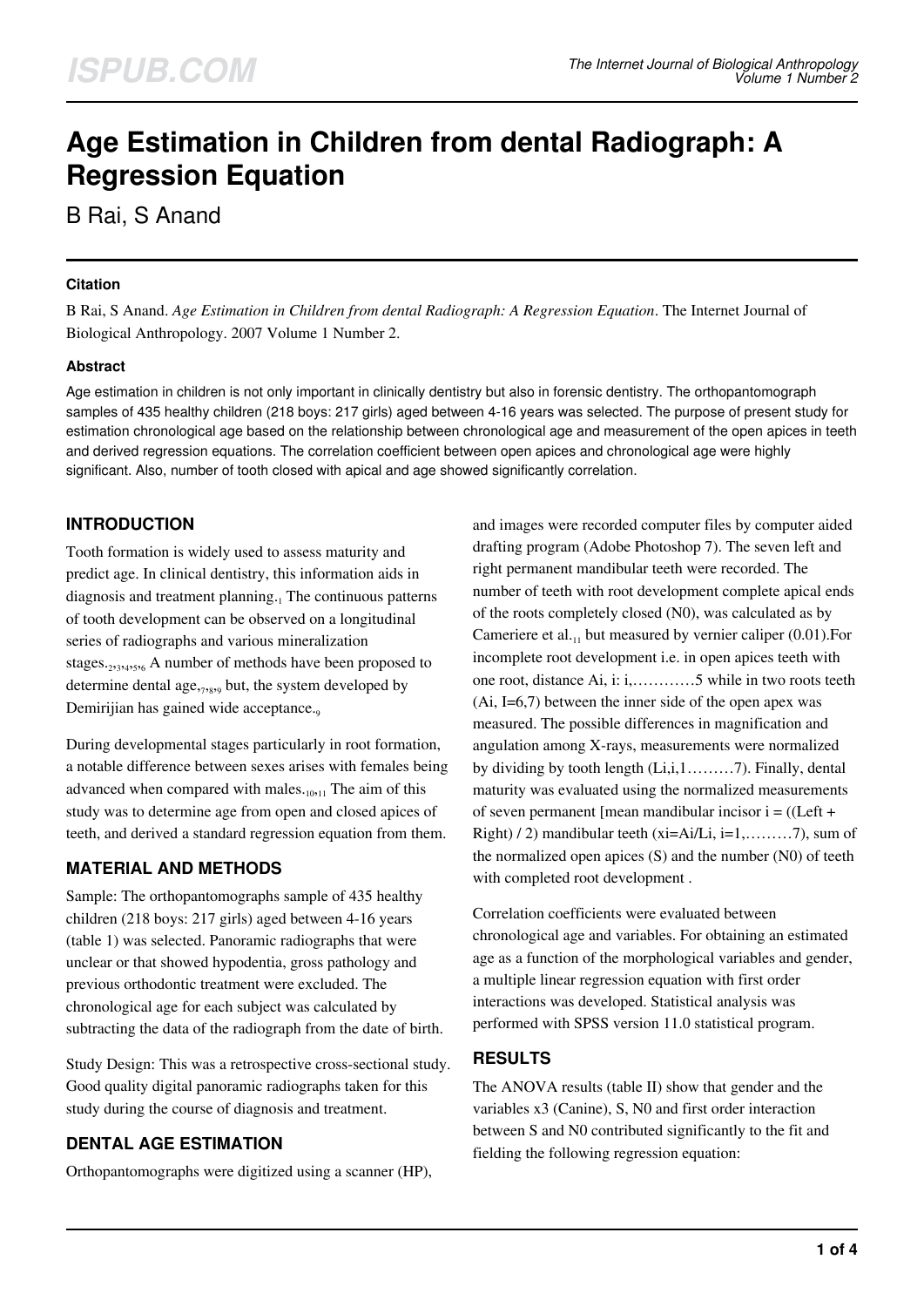Age = 7.083+0.493G+0.931x3-0.854S+0.693N0-0.185S N0 Equation (1)

G variable is 1 for boys and 0 for girls. Correlation coefficients between age and morphological variables were statistically significant and negative.

## **Figure 1**

Table 1: Different groups of age and gender in the study

| Age (years) | Girls | Boys |
|-------------|-------|------|
| $4 - 6$     | 23    | 18   |
| $6.1 - 8$   | 33    | 53   |
| $8.1 - 10$  | 48    | 33   |
| $10.1 - 12$ | 39    | 40   |
| $12.1 - 14$ | 38    | 35   |
| $14.1 - 16$ | 34    | 37   |

## **Figure 2**

Table 2: Regression analysis predicting chronological age from the predictors

|           | Value    | SD     | p          |
|-----------|----------|--------|------------|
| Intercept | 7.083    | 4.539  | ${}< 0.01$ |
| G         | 0.493    | 1.661  | < 0.01     |
| x3        | 0.931    | 6.9012 | ${}< 0.01$ |
| No        | 0.693    | 3.059  | < 0.01     |
| S         | $-0.854$ | 2.087  | < 0.01     |
| SNo       | $-0.185$ | 1.121  | < 0.01     |

#### **Figure 3**

Figure 1: Parameters of Study



# **DISCUSSION AND CONCLUSION**

Chronological age, as recorded by registration of birth date, is referred to throughout an individual's life. This information is relevant in medical and dental practice for evaluating developmental progress, for educational purposes and in legal maters, particularly in application of criminal law.<sub>9,10</sub> Various studies have reported that morphological measurements can be reliably made in orthopentomographs provided that some corrections are made to take into account the individual variability of tooth size and the differences in magnification of radiographs and angulation between x-ray beam and film.<sup>12</sup> In this study, to obtain an estimated age in north Indian children aged between 4 to 16 years old was obtained used measurements of the open apices of the (mean) of the seven permanent mandibular teeth. While one study have taken into account only left seven permanent mandibular teeth. The open apices in the present study showed a significant correlation with age, but only x3 contributed significantly to fit, while the other teeth entered the model equation while this consistent with previous study except x5 (Second premolar) contributed significantly to fit.<sub>9,10</sub> This may be due to different genetic factor, environmental factors, nutritional factors and geographical factors.<sub>10,11</sub> The present regression equation I is derived for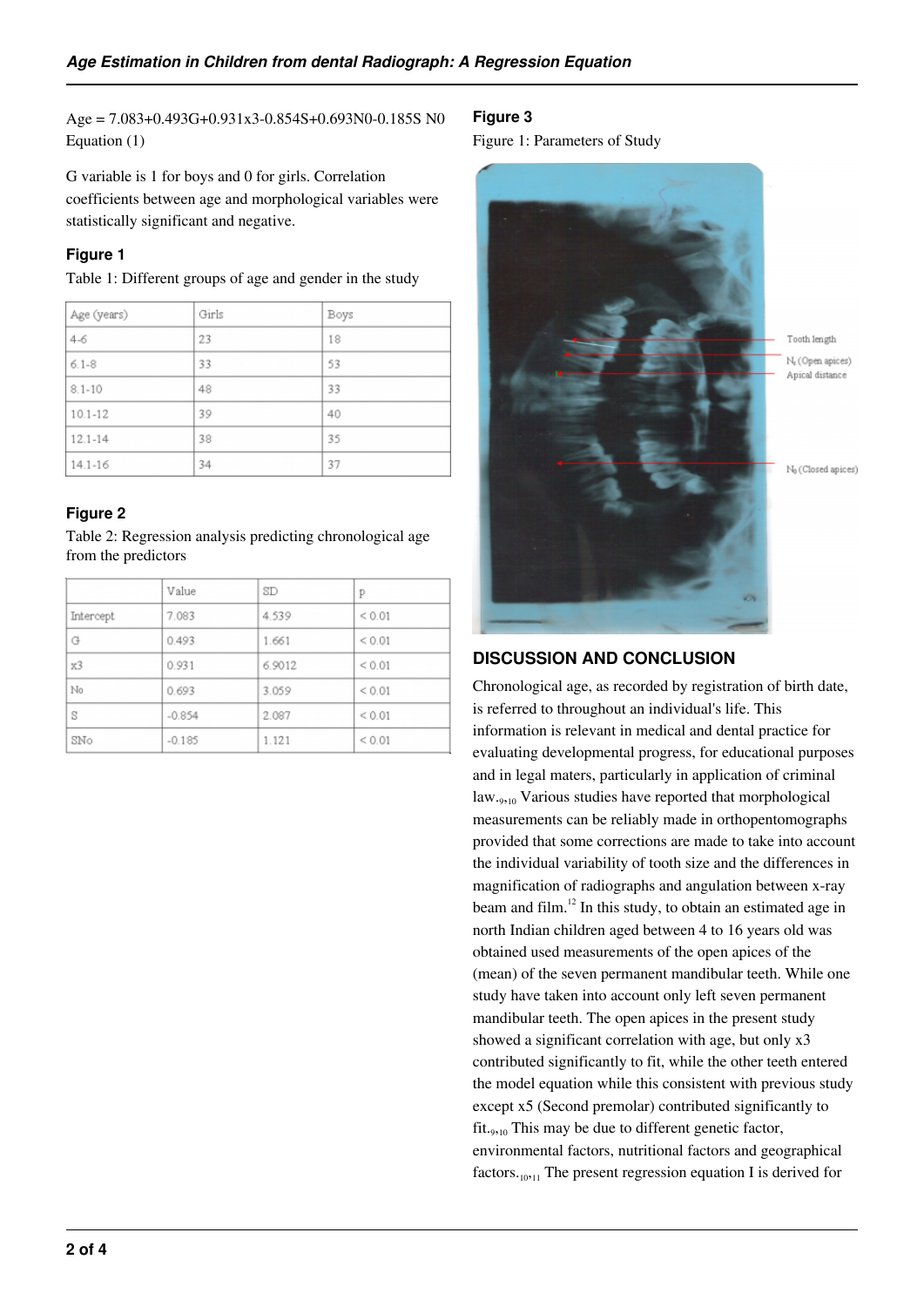age estimation from children. This equation may be used as a diagnostic tool for age estimateion in children, where in medicolegal cases and clinical dentistry.

## **ACKNOWLEDGEMENT**

We are thankful to Dr. Simmi Kharb, Dr. Vinod Kangra, DR.S C Anand, Mr Kashmir Verma, Suresh Kumar (B. Tech) for valuable help and critical reviewing of our manuscript.

## **CORRESPONDENCE TO**

Dr. Balwant Rai (Editor In Chief Internet Journal of Dental Science) E-mail : drbalwantraissct@rediffmail.com Mobile No. :0091-9812185855

#### **References**

1. Maber M, Liversidge HM, Hector MP. Accuracy of age estimation of radiographic methods using developing teeth. Forensic Sci Inter 2006 (159S), S68-S73.

2. Haaviko K. The formation and the alveolar and clinical eruption of the permanent teeth. An orthopantomographic study. Thesis Suom. Hamm a slaak Toim 1970; 66: 103-70. 3. Cardoso HF. Accuracy of developing tooth length as an

estimate of age in human skeletal remains: The deciduous dentition. Forensic Sci Int. 2006 Dec 13.

4. Nystrom M, Peck L, Kleemola-Kujala E, Evalahti M, Kataja M. Age estimation in small children: reference values based on counts of deciduous teeth in Finns. Forensic Sci Int 2000 Jun 5; 110 (3): 179-88.

5. Flores-Mir C, Mauricio FR, Orellana MF, Major PW. Association between growth stunting with dental development and skeletal maturation state. Angle Orthod 2005 Nov; 75 (6): 935-40.

6. Nielson HG, Ravn JJ. A radiographic study of mineralization of permanent teeth in a group of children aged 3-7 years. Scand J Dent Res 1976; May 84: 109-118 7. Staaf V, Mornstud H, Welander U. Age estimation based on tooth development: a test of reliability and validity. Scand J Dent Res 1991; 99: 281-86

8. Hagg U, Matsson L. Dental maturity as an indicator of chronological age: the accuracy and precision of three methods. Eur J Orthod 1985; 7: 25-34.

9. Demirijian A, Goldstein H, Tanner JM. A new system of dental age assessment. Hum Biol 1973; 45: 211-227. [PMID: 4714564]

10. Olze A, van Niekerk P, Schmidt S, Wernecke KD, Rosing FW, Geserick G, Schmeling A. Studies on the progress of third-molar mineralization in a Black African population. Homo. 2006: 57 (3): 209-17.

11. Cameriere R, Ferrante L, Cingolani M. Age estimation in children by measurement of open apices in teeth. Int J Legal Med 2006; 120 (1): 49-52.